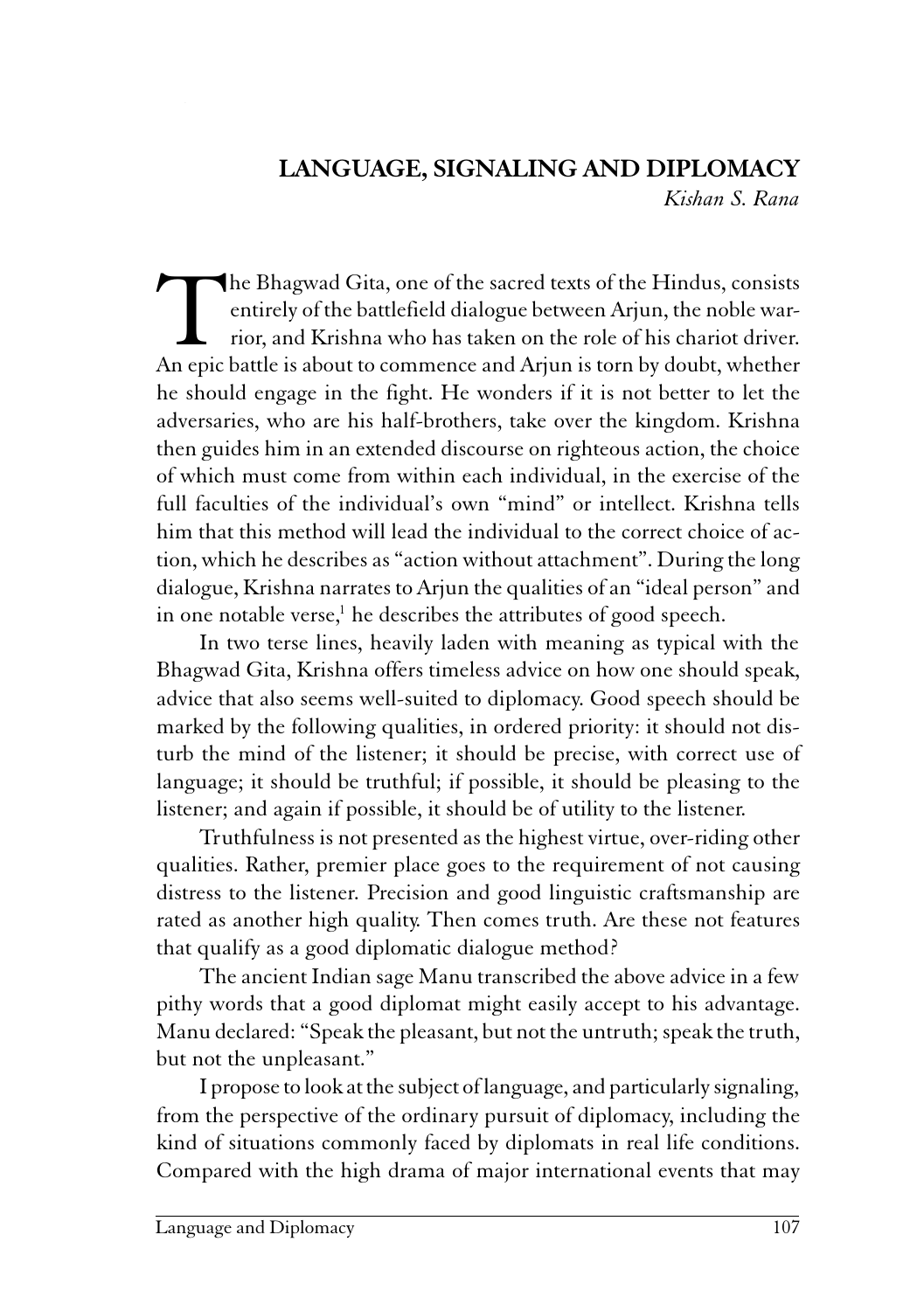subsequently become case studies and objects of research by historians, some of the situations I describe are banal, perhaps even boring. My excuse for dwelling on this dimension of the subject is that these constitute the vast majority of circumstances that make up the work of diplomats. They provide a setting in which we may observe the interconnections between language and diplomacy, from the particular perspective of signaling.

### 1. SOME PRACTICAL EXAMPLES

Language is the common, and one may say the dominant, medium of diplomacy, while signaling may be verbal or non-verbal. How do they figure in the practical work of diplomacy? Some examples are offered.

A) There is a frequent tendency to shade meanings, to avoid or overlook the word or phrase that the diplomat reporting back to his headquarters knows will be ill-received. Taken by itself, the action seems minor, hardly worth any mention. But when many such actions of avoidance and dishonesty in feedback are taken together, they multiply in significance and can occasionally add up to a devastating distortion, one that no one may have anticipated.

I offer an Indian example, only because of personal familiarity. In reality most of us can recall similar instances from our own memory banks. In 1995 India decided to contest for one of the elected seats to the Security Council, and while there was a change of government early next year, the new government maintained that decision, for the election that was to be held towards the end of the UN General Assembly session of 1996. The only problem was that Japan was also in the contest for the same seat. The entire diplomatic machine was mobilised to lobby for support and special emissaries were sent out around the world. Having retired in mid-1995, I was not directly involved, but I recall well a conversation in early 1996 with a senior colleague directly handling the issue. I urged graceful withdrawal, since it seemed inconceivable that we could win this particular global contest against a determined Japan. On the other hand withdrawal would win huge credit and "face" from this major Asian partner. Of course, mine was a complete minority view at the time, since most colleagues were stimulated by the fray and committed, perhaps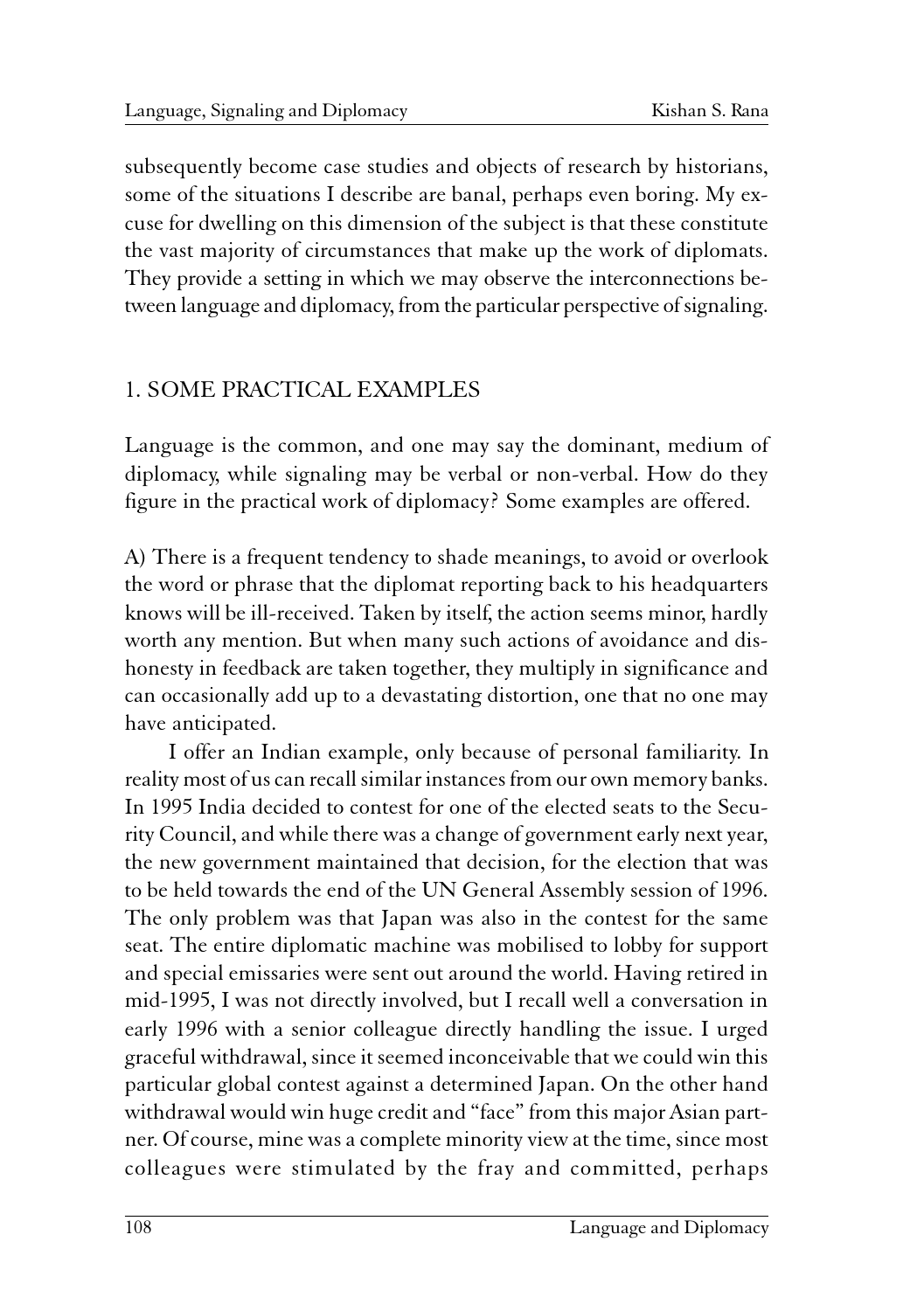excessively so, to winning. That particular colleague replied that their "objective" assessment of support indicated 80 firm votes, plus a good handful as "probable" and leaning in our favor. And if we could block Japan in the first round, many more votes would swing to us in support. In the event, when the election took place in November 1996, India lost overwhelmingly, by 142 votes to 40.

How could assessment go so completely wrong? Perhaps because some diplomats, those at the Permanent Mission in New York, plus some on post in our 115 missions, and the others sent as emissaries, had shaded their reports. Some had evidently not fully conveyed replies given by different countries to their demarches seeking support. And probably, partial selection of the language used by others was further distorted by wishful thinking.

Dispassionate, objective reportage is not easy, the more so when one's own expectations are tied into the issue. When we analyse major miscalculations that nations have made on much bigger issues of war and peace, similar misinterpretation of language has often been one of the distorting factors. This makes the dictum "honesty in reportage" so valuable in real diplomacy.

B) Another instance relates to the way sometimes the spoken word is sufficient, and at other times it has to be backed up with written communication. I was once involved in a delicate request advanced as a matter of urgency by a friendly government. The issue was such that there was no time to await a written communication, and while on our side we acted very promptly and delivered on the request, the evolution of the ground situation in the foreign country made our help unnecessary. At that point the friendly government developed selective amnesia, and left me wondering at my un-wisdom in not demanding a written communication, at least as a follow-up to the oral request.

In contrast, a senior colleague described once the way in which in the late 1970's the entire India-US negotiation on the use of the very large "PL 480" funds was handled. These funds had accumulated in India, as local Rupee "counterpart" or payment for the several million tons of wheat and other food-grain that the US had supplied to India during the severe drought years of 1966-68. The entire negotiation was conducted orally, spread over several months. Once agreement was in sight, a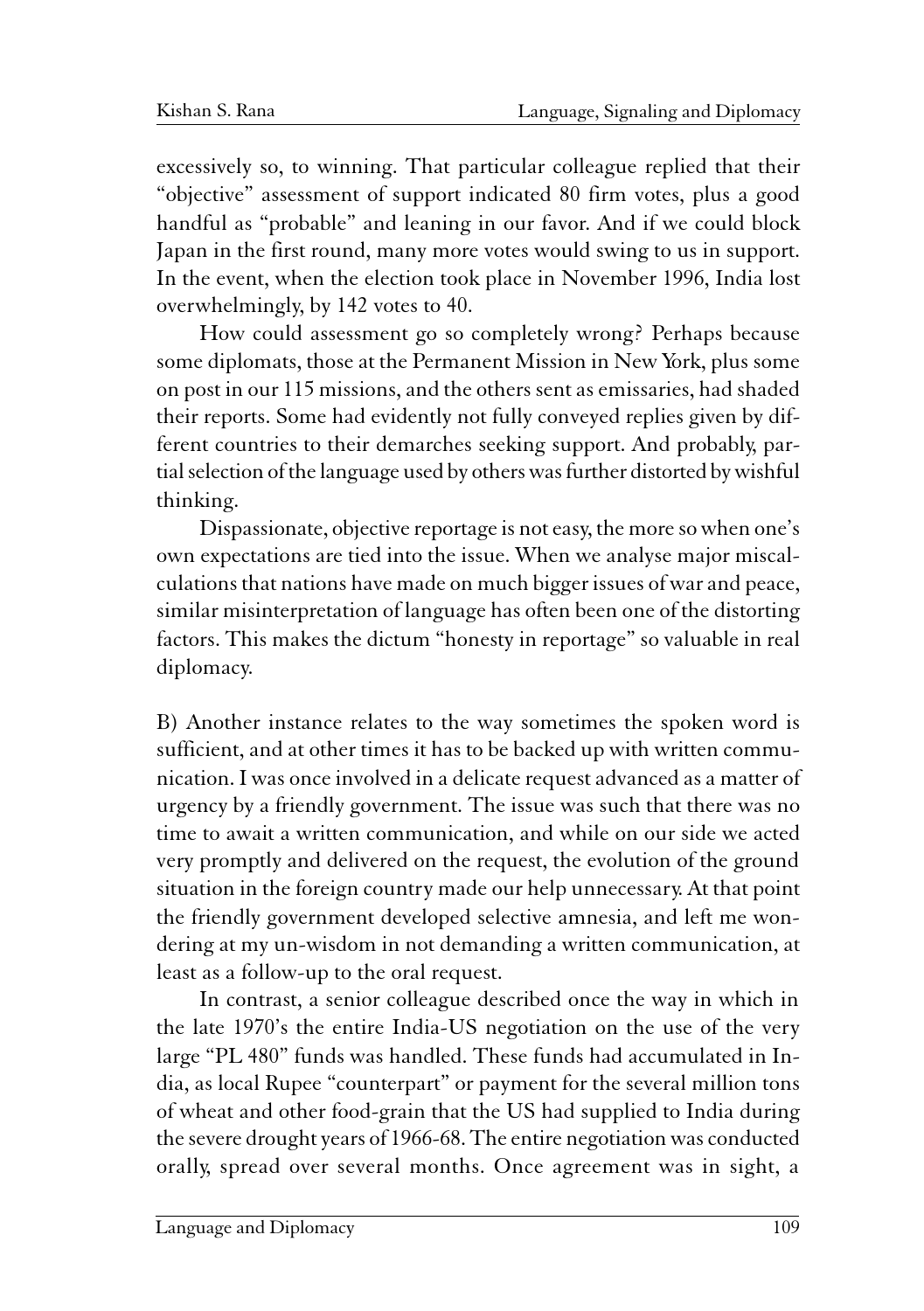written document was prepared for the first time, for smooth mutual acceptance, and signature. That is not a standard prescription for negotiation, but it can work if there is considerable mutual trust and the issue is one where there is strong convergence of interest.

C) In glaring contrast, dealings between the same two partners in the lead up to, and during the 1971 Bangladesh War, were marked by a glaring lack of rapport. It would be recalled that in early 1971, brutal repression in what was then East Pakistan led to an exodus of about nine million refugees into the neighbouring areas of India. India's efforts to get the major powers to get Pakistan to end the repression and to take back the refugees produced little result, and the situation escalated. The crisis was compounded by the liberation movement of the Bangladeshis, and culminated in war in December 1971. The limited Indian objective was freedom for Bangladesh and return of the refugees. After barely two weeks of conflict, events drew towards a surrender of the Pakistan troops in the East, and the declaration of an independent Bangladesh. As events were moving to this climax, the US sent the aircraft carrier "Enterprise" into the Bay of Bengal, as an overt signal to India to end the hostilities.<sup>2</sup>

The threat symbolised a huge failure in understanding between two major democracies. From an Indian perspective, not only had the US not grasped the gravity and nature of the crisis in the region, but also it had also failed to comprehend, or distrusted, the limited objective that India was pursuing. In the event, India declared a unilateral ceasefire with Pakistan and ended all hostilities, within 24 hours of the surrender of the opposing troops in East Pakistan, which then went on to become Bangladesh. Many Indians have felt that the language of the threatening gesture was singularly inappropriate, even gratuitous.

D) During these Bangladesh events, serving as First Secretary (Political) in the Indian Embassy at Beijing, I had opportunity to witness first hand the way in which astute communications, and precise signals, were used to manage well our complex relationship with China. Notwithstanding a situation of bilateral tension that had continued since our Border War of 1962, and China's support to Pakistan, with clarity of language and of intent, we conveyed to China the limited objectives that India was pursuing. While there was no lack of pyrotechnics in the reaction in the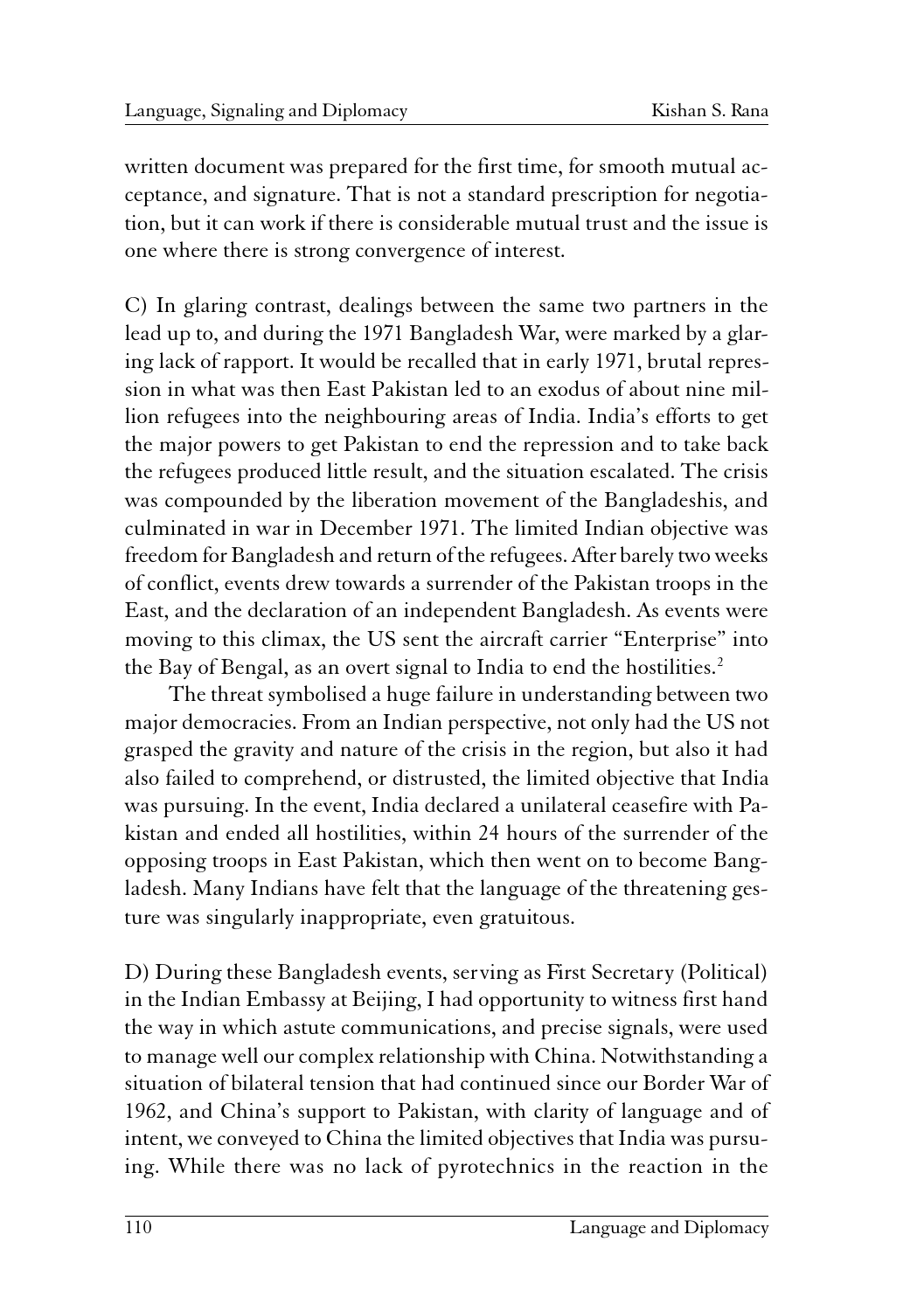Chinese media, and in official statements as the situation escalated, China scrupulously avoided direct entanglement. From our perspective that episode served as a good instance of diplomatic management in difficult times. It also demonstrated that strong language unmatched by action conveys its own message.

E) Language is the medium of negotiation. It conveys ones own ideas and concepts, and offers the means of understanding the thoughts and expectations of the other side. Precision is of obvious importance. It is not an abstract concept, but judged by the yardstick of being understood in real situations. So comprehension also enters into the equation, in both directions.

## 2. THE PRESENT CONTEXT

Let us now turn to some aspects of language and signaling in today's diplomatic world. The setting in which foreign policy and diplomacy operate in countries has changed drastically, first, through the entry of multiple state entities into the diplomatic process in each country, overcoming the former exclusive role of the foreign ministry, and second, by the entry of non-state actors into the external relationships of each country.<sup>3</sup> There are other changes as well, all of which can perhaps be summed up in a single word, "democratisation" of the process and its actors. This means that there are many new players, who do not know the old syntax or style, using less subtlety and more direct language than before.

A) Unlike the classic age of diplomacy, the period up to and immediately after World War II, when the number of nation states was barely one fourth of today, and most of the players had similar upbringing and mindsets, there is infinitely greater diversity now. Even while a single vehicular language dominates as the medium of discourse, the levels of language competence, both in the spoken word and comprehension, vary greatly. There is no certitude that direct communication will always be understood as intended, much less a subtle signal. This demands greater care over how one uses language, and greater sensitivity on how one is perceived by the other side. It is not at all clear that this point is truly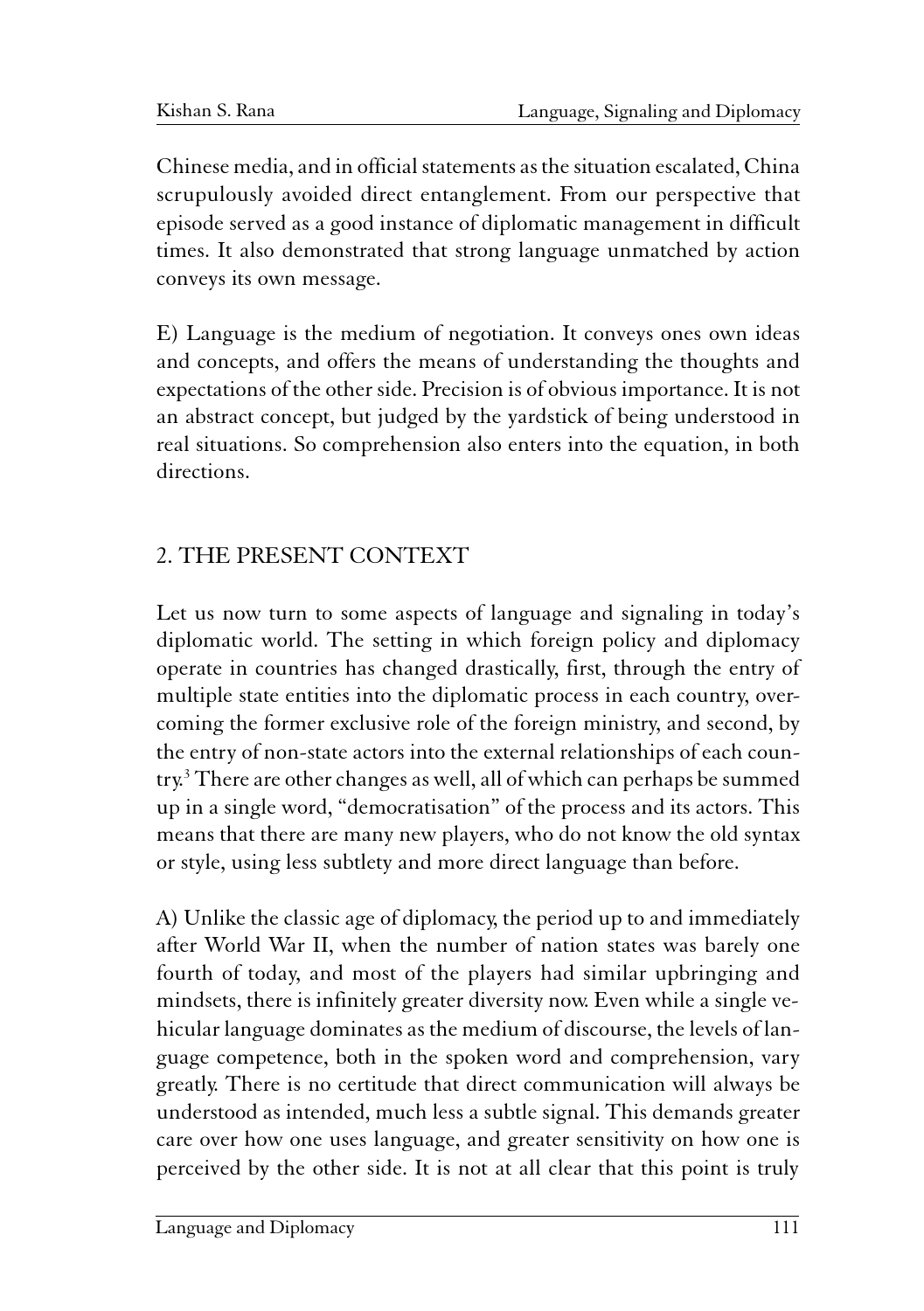addressed in diplomatic training.

B) Increasingly complex economic, environmental and other technical issues emerge in the international dialogue. Often code words summarise such issues, and phrases like "fair trade" and "social standards" are used to mean things that are far removed from the literal meaning of the words. Those who are sharper at shaping these words, and in capturing the deeper concepts behind them, seize the high ground in the debates, and have the capacity to dominate. In practice these are mainly the Western powers. This demands from other countries much alacrity and an ability to come up with equally persuasive word-formulas. This is not an easy task when the leading global media organs, which give currency to code words, are also predominantly from the same set of countries.

C) From the days of Woodrow Wilson, the notion of open diplomacy has been a chimera. We offer openness as an absolute and desirable value, one that is equated with democracy, but ignore the reality that complex issues are usually impossible to resolve without confidentiality. We learn repeatedly that openness becomes a serious obstacle to accord.

There are situations where the declared public position becomes the negotiating position, because flexibility is lost, and combative internal politics makes it impossible to carve out concession or compromise from hard public stance. Example: former Israeli Foreign Minister Abba Eban has narrated how a private initiative by a Norwegian sociologist in 1992 led to the Oslo Agreement between Israel and Palestine, when the US locked itself into a "no contacts" stance vis-à-vis the Palestinians.<sup>4</sup> In my own country we have repeatedly seen that hard line public stance on external issues, tends to become the negotiation position as well. In effect, "feedback" from the hard stance, and compulsions of domestic politics, lead to harder language and a foreclosing of options.

D) Language also affects the dialogue in a completely different way. It produces sometimes in diplomacy an infatuation with words that becomes a substitute for action. This is visible in its most acute form in the UN General Assembly, where vast effort is expended on multitudes of resolutions that have little import or prospect of action. The Non-Aligned Movement and G-77 in defending the position of the South in the debates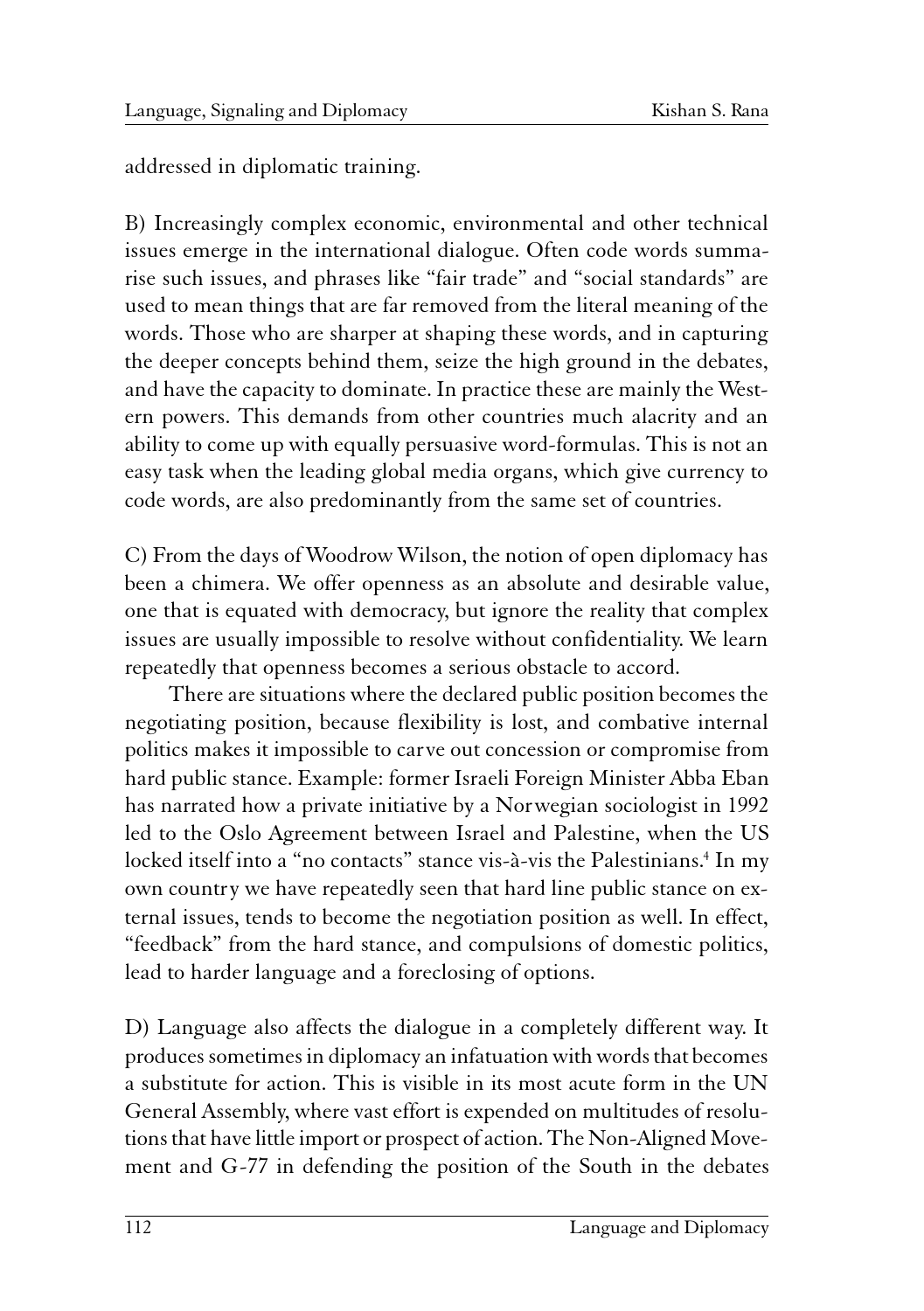with the North display the same tendency. Much time is taken up at some conferences over drafting of documents that unfortunately have little intrinsic value. And as someone from a developing country, I would suggest that this preoccupation and mindset has prevented us from stronger engagement with the North on the do-able tasks and on real issues that affect us, individually and collectively.

## 3. DIPLOMACY & CROSS-CULTURAL UNDERSTANDING

It may have been the influence of classic diplomacy, which in some ways is perhaps still practiced among Western powers, that precluded a stronger role for cross-cultural studies in diplomatic training. It was assumed that the rules of discourse, the language and the signals were sufficiently homogenous, to make such adaptation to one another unnecessary. But the reality today is very different, and the meaning of words and gestures is not the same the world over, even among the charmed circle of diplomacy practitioners, to say nothing of the general public at large. A simple example: when an Indian shakes his head from side-to-side in a slightly rolling motion, he is expressing emphatic agreement, not dissonance. For disagreement he has a sharper side-to-side headshake! Some of the wider consequences are:

A) Sometimes signals are too subtle to be picked up by interlocutors. Diversity of cultures and languages suggests for diplomacy practitioners more directness and less resort to indirect signaling in dealing with non-homogenous interlocutors.

B) It can happen that signals are distorted by other cultures, when the signal comes across differently in another setting. Example: at the May Day parade at Tienanmen Square in 1970, Chairman Mao conveyed a conciliatory signal to the Indian Charge d'Affaires, shaking hands with him and remarking that the two countries should not go on quarrelling. It was the first personal bilateral gesture from Mao in over a decade. Barely days later, while the move was under evaluation, someone in Delhi, perhaps with pro-Soviet tendencies, leaked the news to the media where it was trivialised in headlines as a "Mao smile", and the value of the signal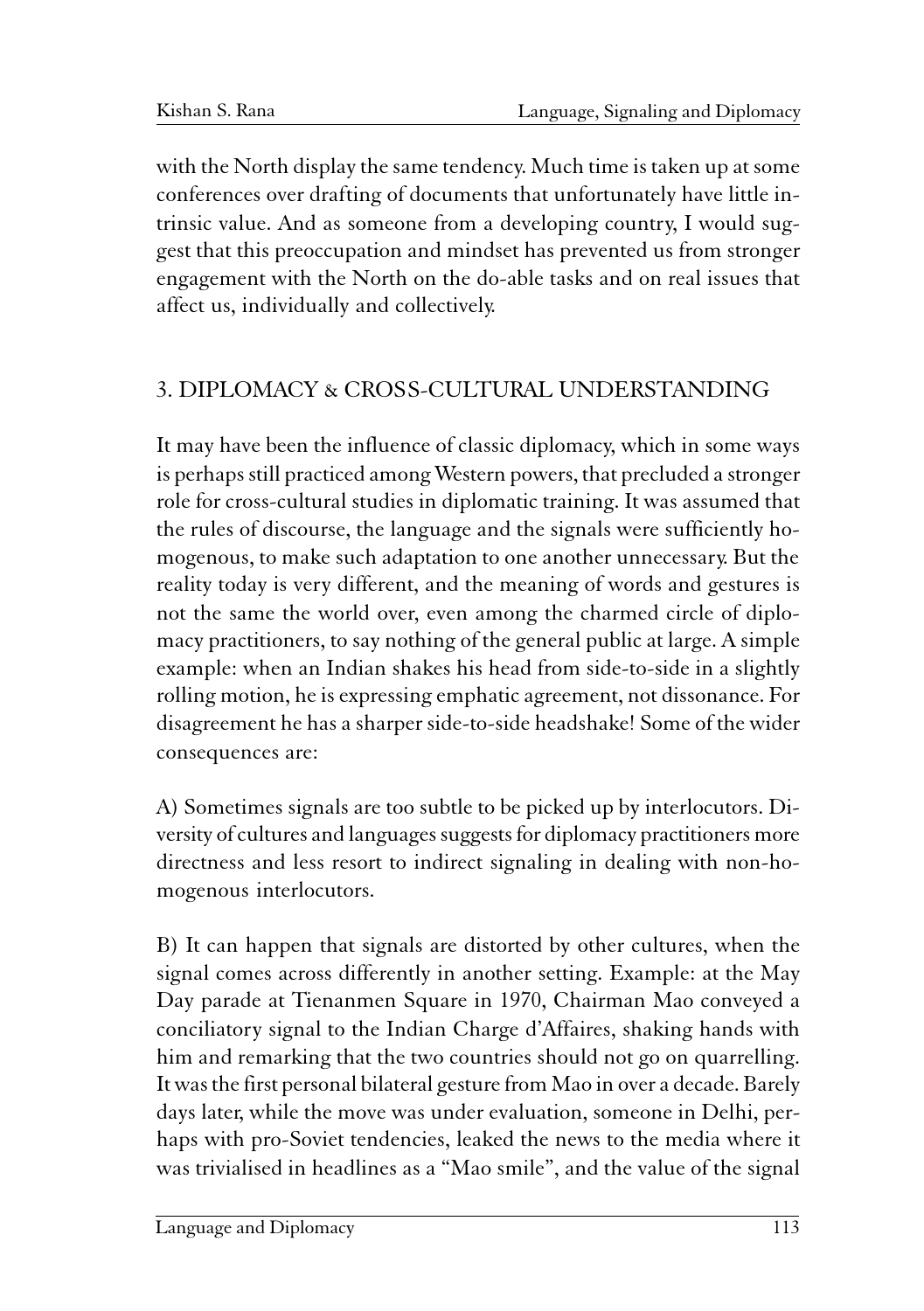was lost. It took some years of quiet effort by both sides to move even to the first step to normalisation, through the return of ambassadors in the two capitals in 1976.

C) In different environments, body language, signals and even the mode of conversation are different. Is the classic diplomatic style adequate to deal with such situations, or should some adaptation be carried out? There is no clear answer. For instance, during dialogue the Japanese distinguish between outward appearance, or "surface communication" and the inner meaning or true intent of the interlocutor. No one would suggest that foreigners adopt the Japanese style when they negotiate in that country. But Japan's method deserves study, first to comprehend what the Japanese partner on the other side is doing and thinking, and second because some of the concepts can encourage one to revisit one's own notions and attitudes. One such is the notion conveyed in the word "honne" which stands for inner meaning, as distinct from the surface appearance. Is it not worthwhile to seek out the "honne" in all exchanges?

A decade back, when integration in the European Union forged ahead, management specialists advanced the notion of a "Euro-manager", someone who would be personally familiar with the cultures of the major countries and integrate smoothly into the local scene, wherever he might be implanted by the transnational enterprise. It soon became clear that the notion was a myth, because the diversity was too vast to be mastered by the manager, in the sense of knowledge of the particularities of each nation and region. Nor did it make sense for him to become a master of cultural systems to be found in Europe. What he needed to function effectively across different cultures was an open mind, acceptance of diversity and a non-judgmental attitude towards the people he encountered. These are the same qualities that make good diplomats. The difference is that greater diversity today demands formal, and structured cross-cultural training.